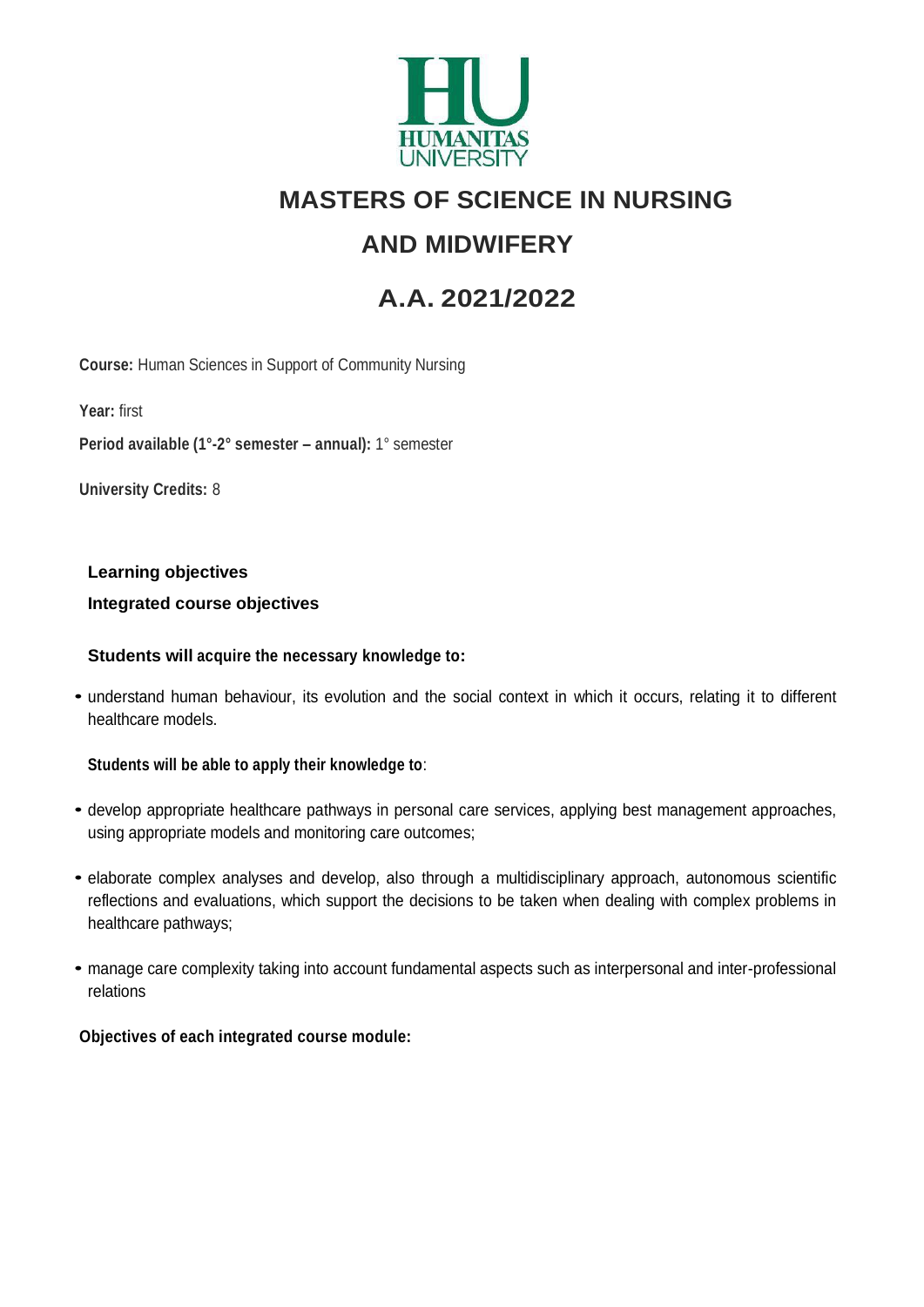

## - **General Psychology M-PSI/01**

**Students will be able to apply their knowledge to**:

Communicate appropriately to encourage motivational development in the clinical field

**Autonomy of judgement**: know how to analyse phenomena linked to the dynamics of the relationship between the patient and the healthcare professional and to self-care.

**Communication skills**: use adequate communication skills

**Ability to learn**: know how to adequately communicate to reach the objectives of care and self-care.

In particular:

Students will be guided to learn and apply the basic evidence-based aspects of general psychology that are involved in the relationship with the patient, in the management of the patient during the therapeutic relationship, and in patient self-care education.

The overall objective is to help the student develop scientifically based strategies to improve patients' care, to understand patients' behaviour, and favour self-care.

## **Objectives of the module:**

- Learn the concept of interactive relationship strategy in the therapeutic relationship between healthcare professional and patient.
- Learn the concept of patient self-care education.
- Learn and apply communication skills aimed at interacting with the patient during the therapeutic relationship and the self-care education.
- Learn about emotional, cognitive, cultural and disability related factors involved in the interaction with the patient as well as in the process of patient self-care education.
- **Psychometrics M-PSI/03**

**Students will be able to apply their knowledge to**: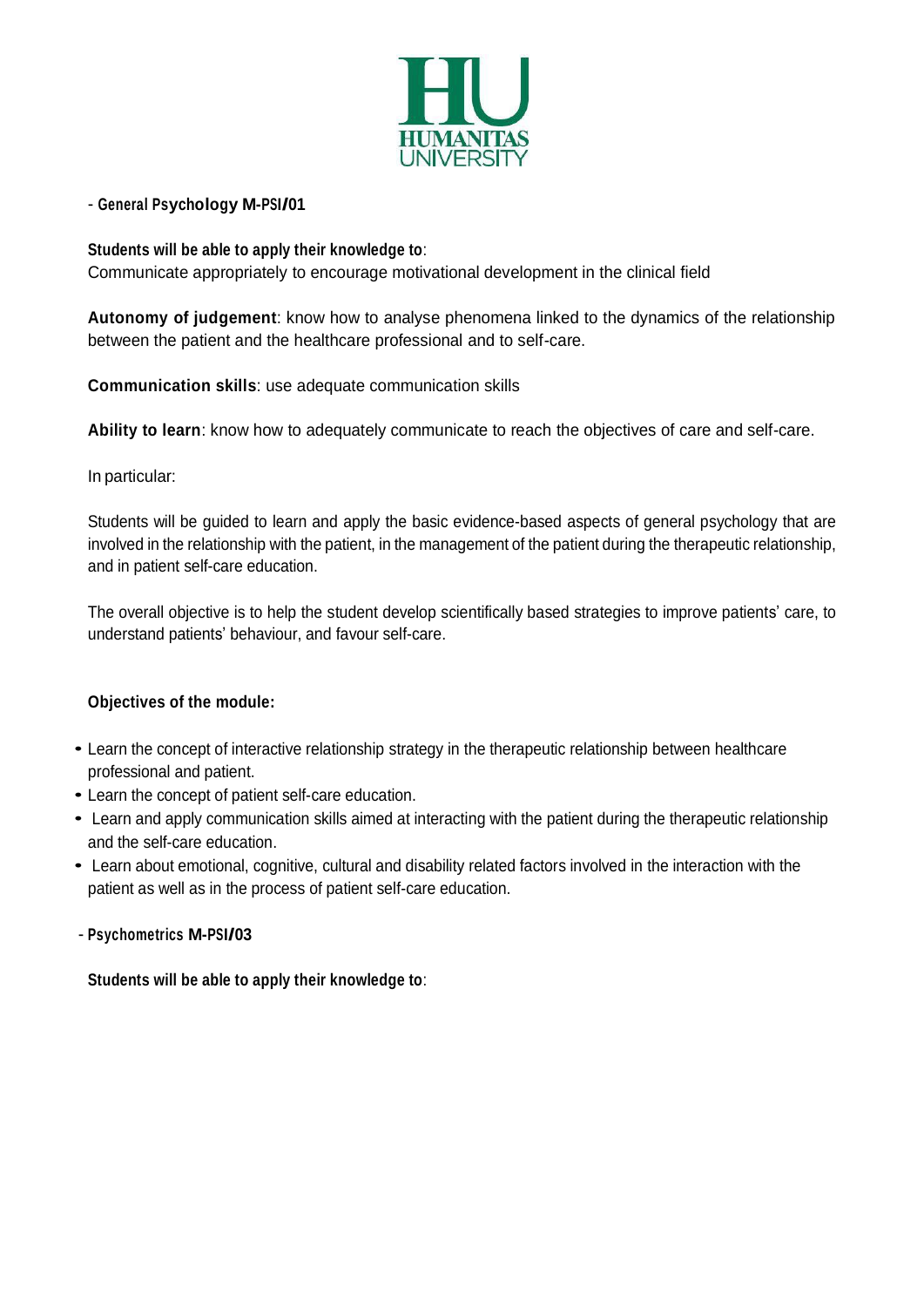

-use the main tools for measuring human behaviour, specifically in healthcare

**Autonomy of judgement**: know how to analyse human behaviour with validated tools

**Communication skills**: be able to support the choice of a behavioural assessment tool

**Learning skills**: be able to design tools to measure human behaviours

The course aims to help students develop the basic skills necessary for the critical choice and informed use of questionnaires in practice and research. The training objective consists of the acquisition of knowledge and skills in the design, development, validation and administration of instruments for the evaluation of Patient Reported Outcomes (PROs), in the adaptation of PROs from a foreign language version.

## - **General Sociology SPS/07**

**Students will be able to apply their knowledge to**: understand new social aspects that influence health.

**Autonomy of judgement**: be able to analyse and recognise the social aspects which influence health.

**Communication skills**: justify the choice of continuing patient's care at home or with the family.

**Learning ability:** design care pathways that take into account people's specific social background.

## **General objectives:**

Introduce students to the basics of Sociology following a guided process of acquisition of the subject, methodology and scientific language of the discipline.

Provide students with conceptual and methodological tools to understand the complex intertwining of society, health and care processes.

## **Specific objectives:**

- Understand and learn the principle of Social Representation, of the basic sociological concepts related to body, integrity, health, illness, death.
- Analyse social behaviour applied to health determinants; understand deviance and social marginalisation phenomena.
- Recognise and understand the social aspects related to health professions and clinical and care practice.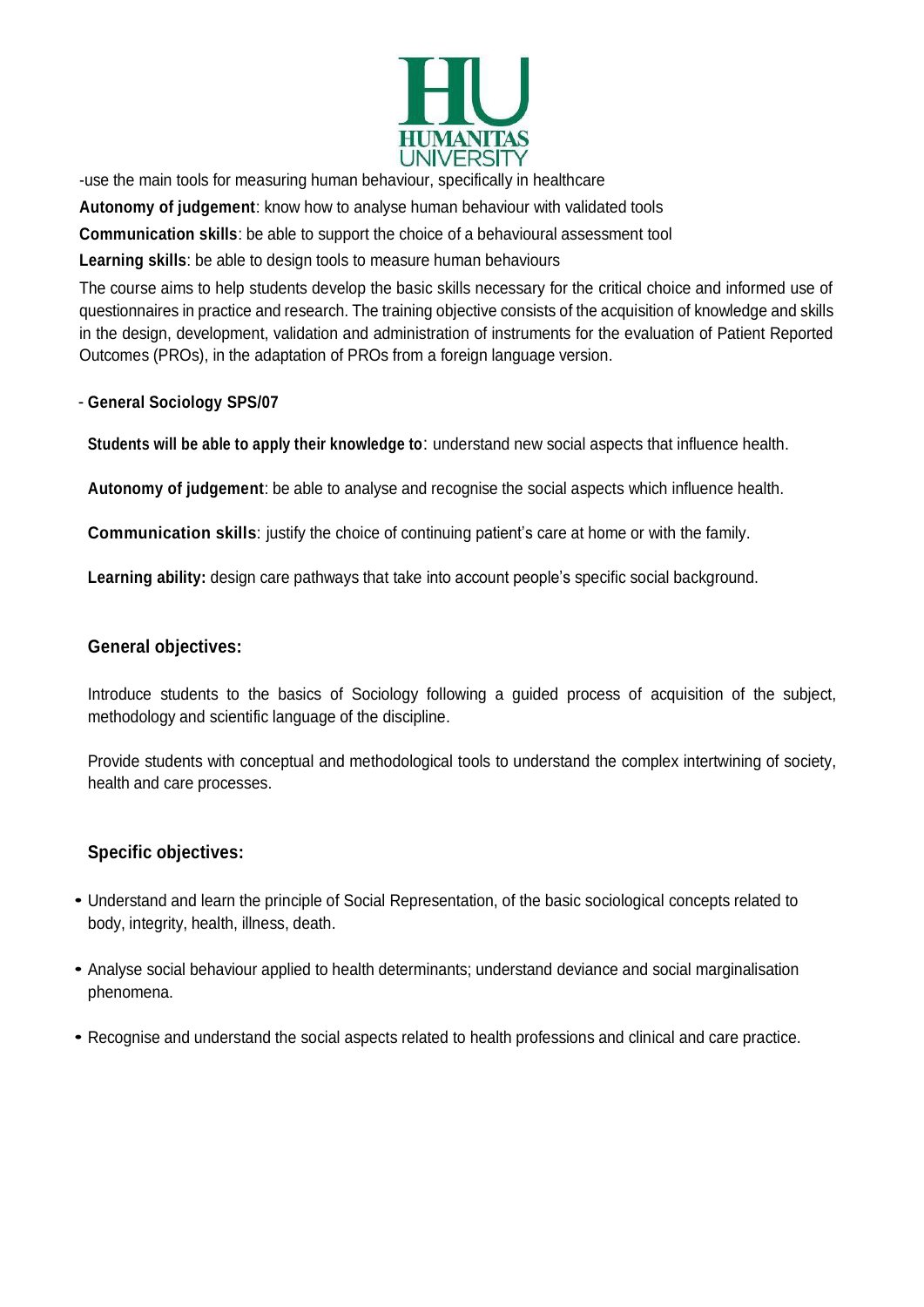

## - **Moral Philosophy M-FIL/03**

**Students will be able to apply their knowledge to**: understand the moral values underlying the concept of care and self-care

**Autonomy of judgement**: analyse moral values in relation to care and self-care

**Communication skills**: know the language of moral philosophy and use it to support the choices made in care within multidisciplinary teams

**Learning ability**: know how to build a care pathway considering the moral values of the individual and the community.

## **Learning objectives:**

Provide students with the basic notions of Moral Philosophy following a guided process of acquisition of the subject, methodology and scientific language of the discipline.

Students will learn the conceptual and methodological aspects and tools (the origins of Moral Philosophy, from Ancient Ethics to Contemporary Bioethics, Scientific Evidence in Experimentation and Moral Implications, Ethics and Cultural Variables) to explore the complex intertwining of ethical thinking, health and the care process.

## **Specific objectives**:

- Critical analysis of the moral categories and judgements involved in everyday life;
- Study of the ethical dimension of commitment in human practices with particular reference to care and assistance and the consequent relationship between healthcare professional and patient in its moral implications;
- Guided learning to recognise universal, individual and collective moral values;
- Understand the concepts of freedom, initiative and collective responsibility;
- Understand the notions of bonding with family members, sense of community belonging and the dynamics of recognition or exclusion of the other.

## **Demo-ethno-anthropological disciplines M-DEA/01**

## **Students will be able to apply their knowledge to**:

Interpret the theoretical models of nursing and related sciences, taking into account the cultural and anthropological differences of the individual and the community in the approach to planning and designing care pathways.

**Autonomy of judgement**: be able to analyse nursing contexts also in consideration of the demo-ethnoanthropological substrates determining them.

## **Communication skills**: use appropriate terminology

**Ability to learn**: develop the ability to design and organise care pathways respecting the differences linked to culture and values of belonging.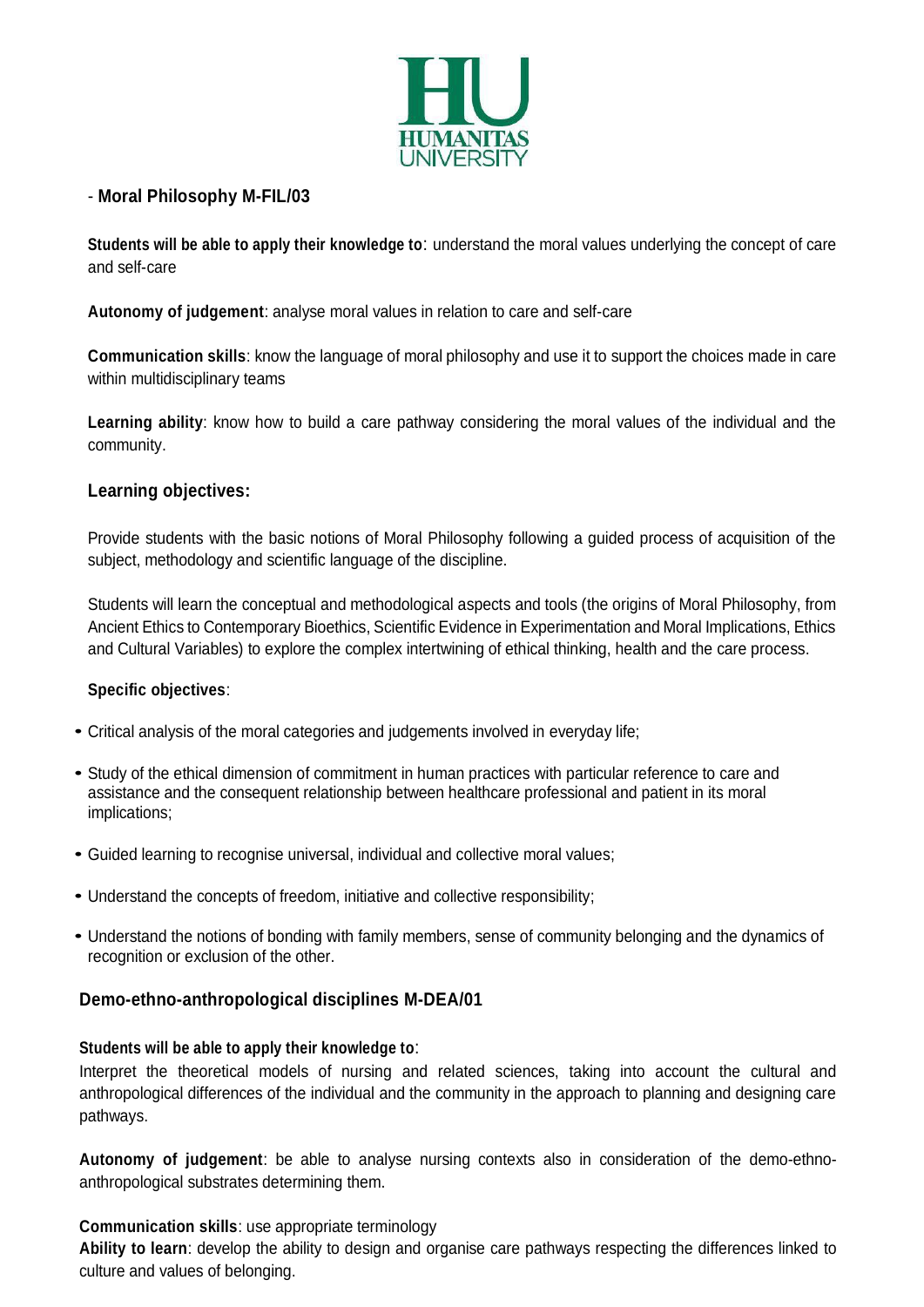

## **General objectives**:

- Present the peculiarities of the discipline starting from a vision of Cultural Anthropology as the study of human diversity and exploring the connection between Nursing and Multiculturalism.
- Encourage the acquisition and understanding of complex phenomena related to the dualism nature/culture in general and to the concepts of normality, pathology, health and care.

## **Specific objectives:**

- Acquire and learn the basics of cultural processes in the evolution of Demo-ethno-anthropological disciplines.
- Analyse the concepts of ethnocentrism, cultural identity, and anthropological representation of health, illness and care in the context of nursing and healthcare professions in general.
- Recognise and understand the essential paradigms of Anthropology and their related aspects: pain, symptoms, rituals of care and limits in contemporary multicultural society.
- **Sociology of cultural and communication processes SPS/08**

**Students will be able to apply their knowledge to**: understand the sociological dimension of the concept of culture in relation to the different types of 'knowledge', to relate the problem of health and lifestyles to the cultural dimension.

**Autonomy of judgement**: be able to analyse and recognise cultural constructs influencing health.

**Communication skills:** motivate care choices taking into account the cultural background and the family of the patient.

**Ability to learn:** design care pathways taking into account the cultural constructs of the patient.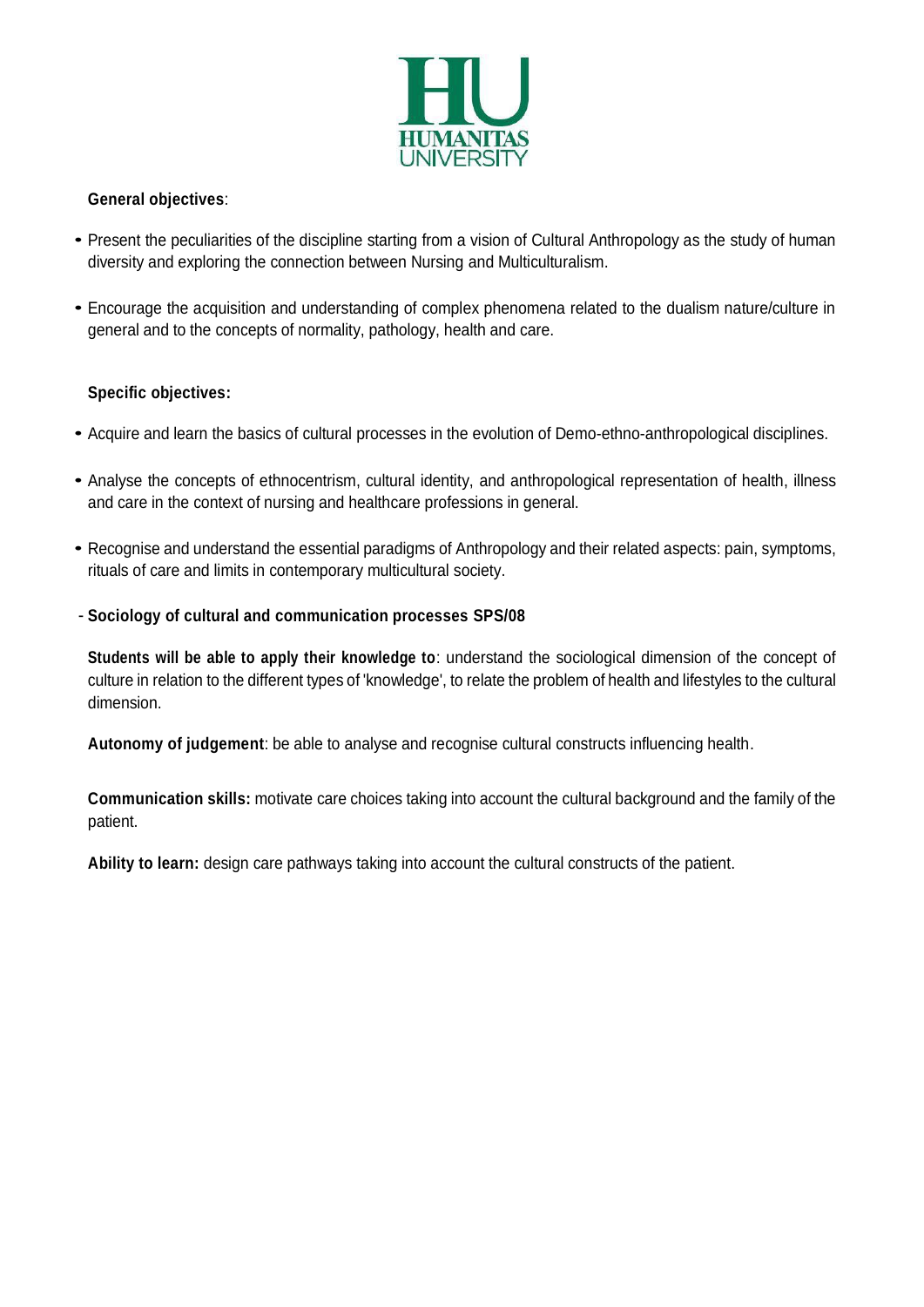

## **General objectives:**

Guide the student to acquire the knowledge and skills needed to understand the complexities and connections between society, health and culture.

Analyse cultural phenomena by providing the necessary categories to understand and learn the main mechanisms of communication in contemporary society.

## **Specific objectives:**

• Learn the definition of the concept of culture in Western society, through the presentation and discussion of the main theories which have influenced its evolution.

• Learn the main factors of human communication with specific reference to the socio-cultural relationship between healthcare professional and patient.

- Understand the processes of formation, stabilisation and dynamics of social groups and the specific characteristics of the working group.
- Analyse the processes of transmission, preservation and cultural change.
- Learn the meaning and implications of culture-shock and its influence on the healthcare professions.

## - **General Nursing Sciences, General Clinics and Paediatrics MED/45**

**Students will be able to apply their knowledge to**: understand the different theories of transcultural care and adapt them to fragile patients.

**Autonomy of judgement**: analyse people's needs taking into account their peculiarities and characteristics

**Communication skills**: use appropriate language to communicate

**Ability to learn**: adapt nursing care to people's values, demo-ethno-anthropological and social constructs .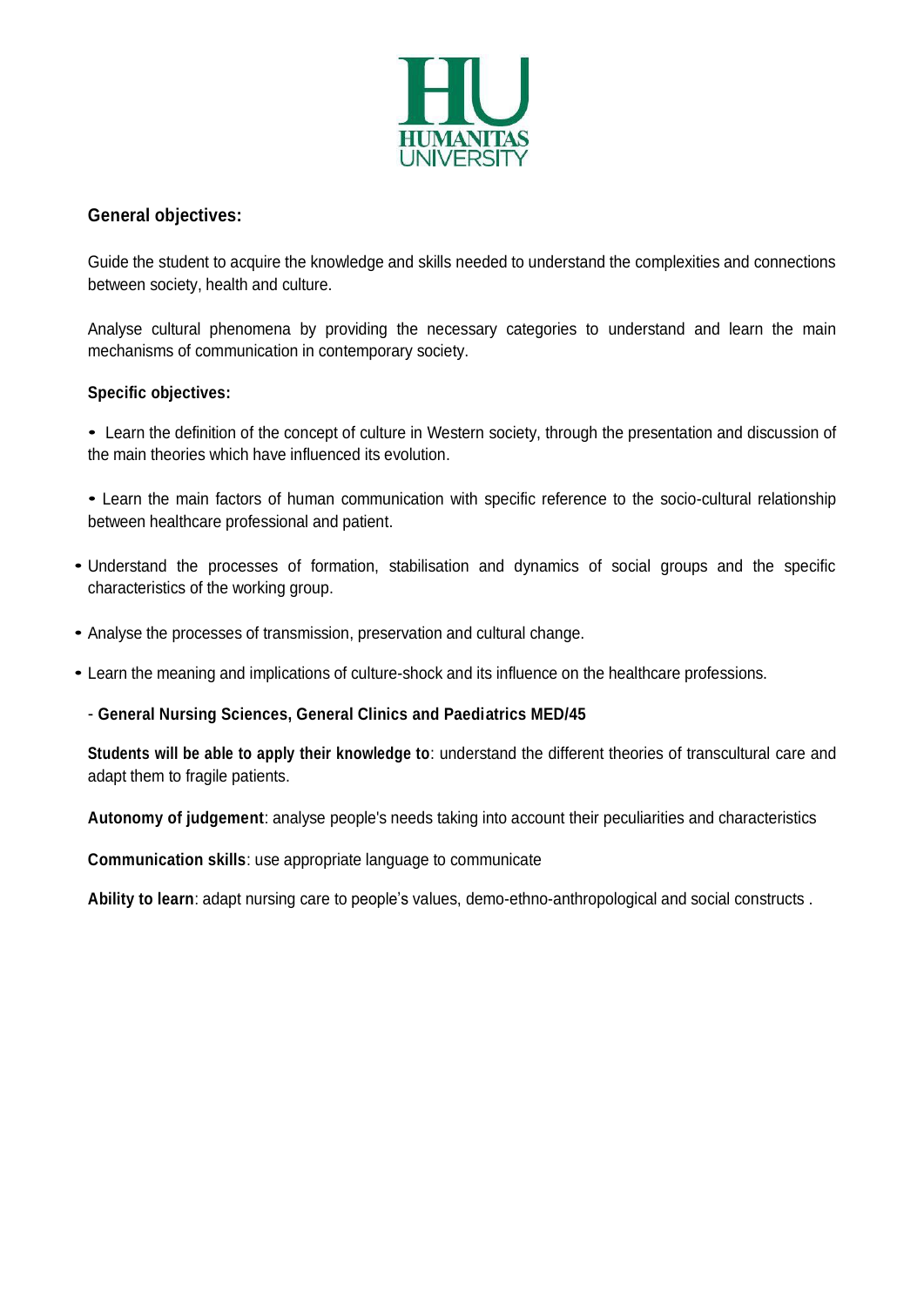

The aim of the module is to provide the student with the cognitive elements inherent to the nursing approach to the interpretation of social phenomena like marginalisation from an anthropological-care perspective.

At the end of the course, the student will be able to apply skills for the development of a care approach aimed at fragile and marginalised subjects.

## **Prerequisites**

- **General Psychology M-PSI/01**
- **Psychometrics M-PSI/03**
- **General Sociology SPS/07**
- **Moral Philosophy M-FIL/03**
- **Demo-ethno-anthropological disciplines M-DEA/01**
- **Sociology of cultural and communication processes SPS/08**

No prerequisites required

## - **General Nursing Sciences, General Clinics and Paediatrics MED/45**

No prerequisites required, but a basic competence and attitude to understand social aspects, in particular

marginalisation are required.

## **Content**

**Specific content of each integrated course module:**

## - **General Psychology M-PSI/01**

- Psychology as a Science and its application in Nursing and Midwifery.
- The relationship between healthcare professional and patient, patient self-care education and communication in the clinical setting
- The evolution of the concept of health; the importance of self-care;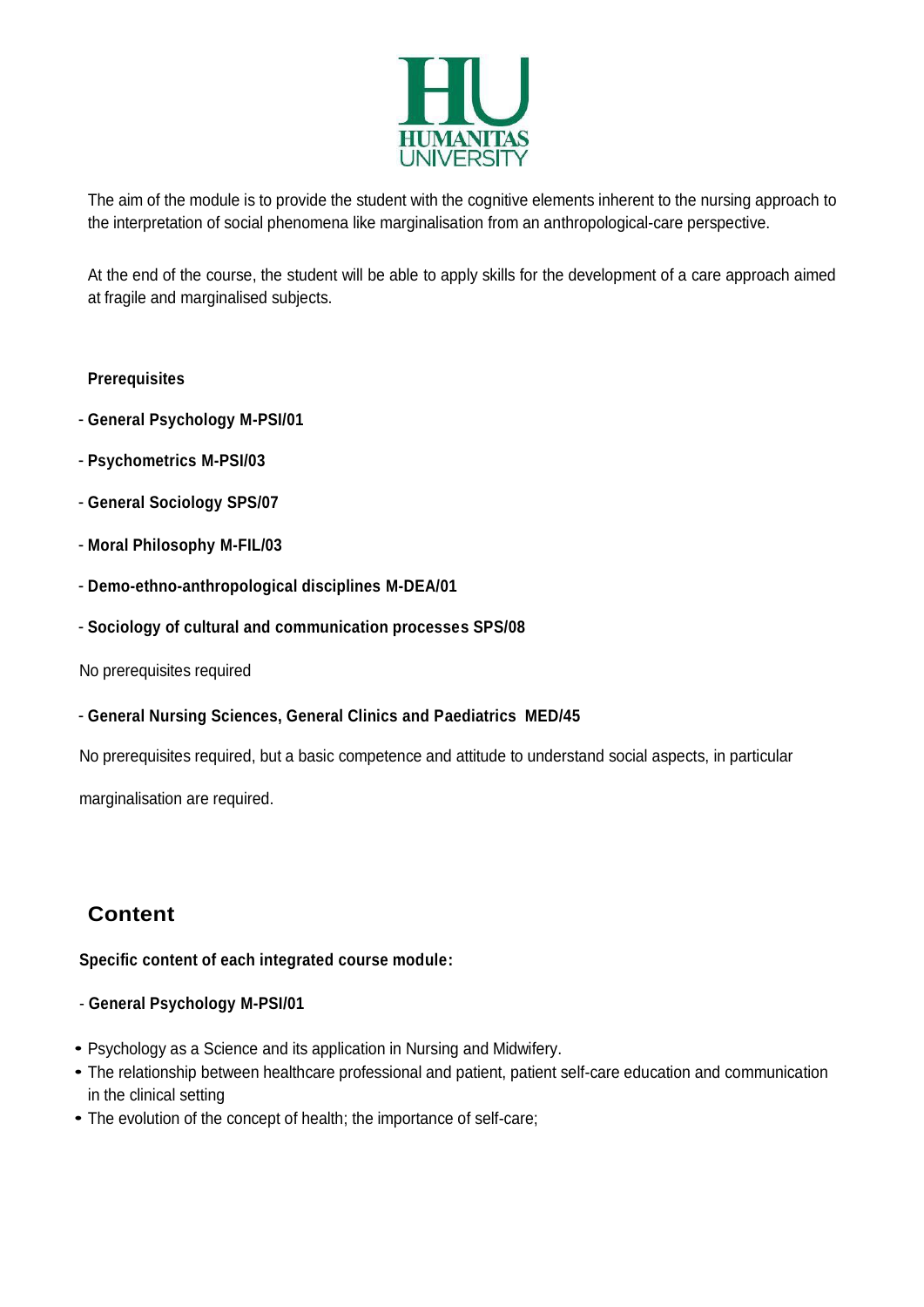

- The clinical approach based on the interactive relationship between the healthcare professional and the patient ("REDE" Model; Patient-Centered Model).
- The role of communication in patient relationship, patient education and self-care.
- Improvement of effective communication skills in the clinical setting (e.g., conducting and leading communication in a clinical setting).
- Improvement of the main skills for effective communication in the clinical setting (e.g. communication in the clinical setting, conducting history taking, sharing information with the patient, identifying own personal characteristics that may influence communication with the patient etc.).
	- 4. The psychobiology of emotions and their role in communication
- Understand what emotions are and understand their role.
- Recognize other people's emotions, through non-verbal communication.
- Understand gender and cross-cultural differences in non-verbal communication.
- Understand the role of emotions in clinical practice, in order to improve communication and the relationship between healthcare professional and the patient.
- 5. Cognitive functioning, motivation and change
- Basic elements of cognitive functioning with particular reference to functions highly implicated in learning and self-care, such as attention and memory.
- Examples of how cognitive functions operate in everyday activities.
- Examples of how cognitive functions can be impaired in different pathological conditions, with particular reference to mental health disorders.
- Basic elements of the concepts of motivation and change in daily activities and clinical practice.
- The role of cognitive functioning, its possible impairment, and motivational mechanisms, in the relationship with the patient and in the definition of self-care goals.

## - **Psychometrics M-PSI/03**

- Learn and apply the principles and procedures for developing a PRO;
- Learn and apply the principles and procedures of validation of a PRO;
- Learn the principles and procedures of adaptation and cross-cultural validation of a PRO;
- Learn the use of PROs in clinical practice.

## - **General Sociology SPS/07**

## Part 1

- Introduction The foundations of Sociology
- Introduction to the discipline through a brief social-historical excursus
- Social Facts and Solidarity: from Durkheim to Weber
- Structuralism and Functionalism
- Main sociological paradigms: health determinants and social representation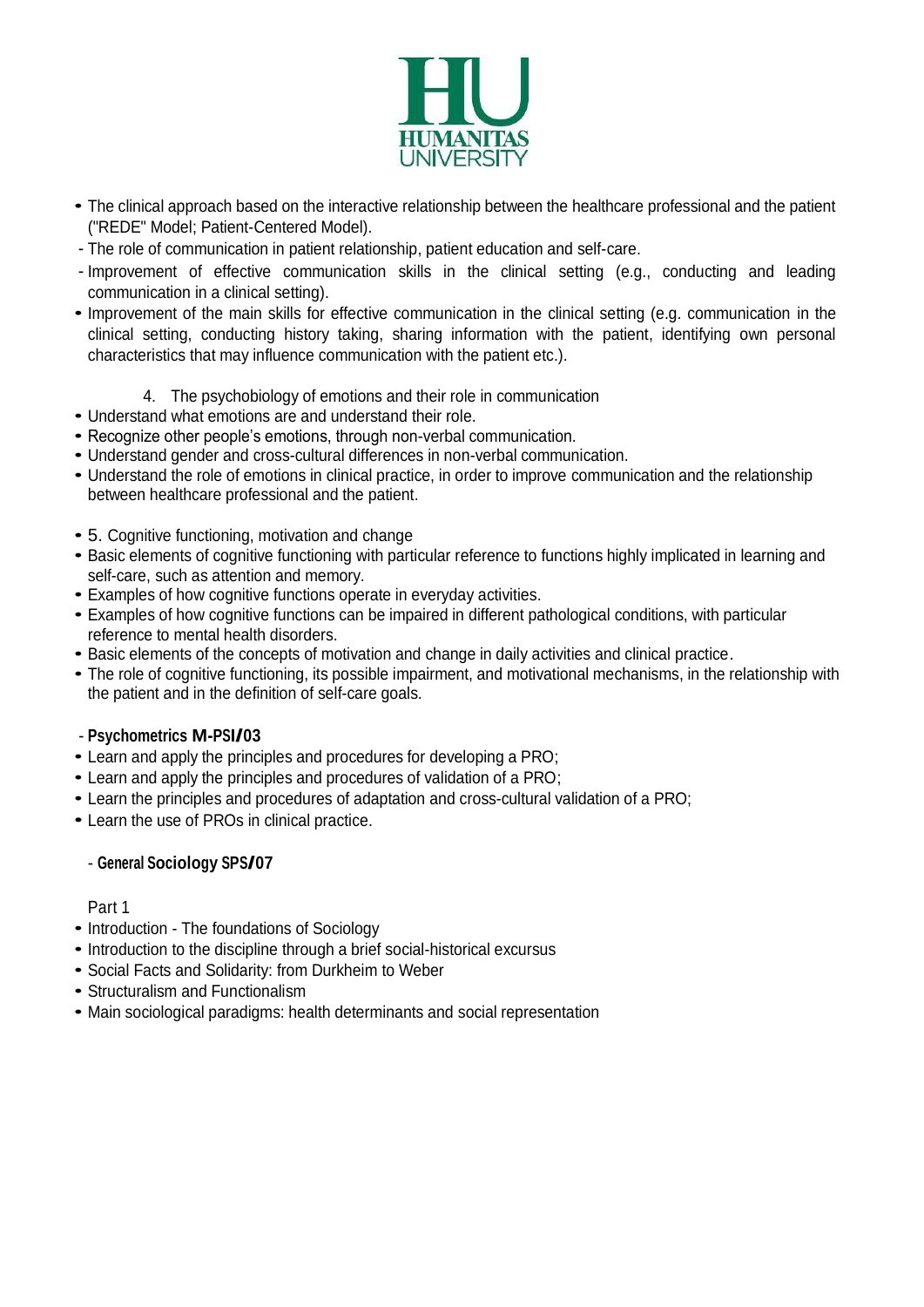

## Part 2

- In-depth study of the Sociology of Health;
- Health, illness, medicine: a sociological view;
- The social representation of the body and its reading as a text;
- Michel Foucault and the theory of bio power, utopian, docile and flexible bodies;
- Pregnancy and childbirth beyond the physiology of the human reproductive event;
- The individual and society facing death:
- Global pandemic and social uncertainty: the centrality of health and new frontiers between imagination and experience.

## - **Moral Philosophy M-FIL/03**

- Philosophy as a cure for the soul: from the Pre-socratics and their interest in the physical world to Aristotle and the Ethics in Nicomachus. Eudaimonia coincidence of purpose and good;
- Historical consideration in Philosophy, disparity and opposition of doctrines;
- The myth of Prometheus and the symbolism in the relationship between human and divine. The cure as a metaphorical reference to the myths of Ancient Philosophy;
- Modern western society and the birth of Bioethics;
- Role and contributions of Bioethics in care management and treatment;
- Basic principles of Philosophy of Care;
- Clinical and pharmacological experimentation;
- Ethical models and judgments relating to the beginning and end of life;
- Ethics committees, DAT and the controversial relationship between ethics and State law;
- Emblematic cases, future prospects of Moral Philosophy in its declination related to health;
- Daniel Callahan: the shattered dream. Medicalisation of human events.

## **Demo-ethno-anthropological disciplines M-DEA/01**

- Relationship between Nature and Culture in Cultural Anthropology
- Introduction to the main demo-ethno-anthropological theories, application in health care, assistance and Nursing;
- Cultural mediation and places of care;
- Body, health, illness: metaphors and symbolic representations in different anthropological contexts;
- The relationship between self and other:
- Disease, sickness, illness: beyond the disease. Implications and definitions;
- Pain, symptoms and culture;
- Therapeutic rituals:
- Anthropology of death.

## - **Sociology of cultural and communication processes SPS/08**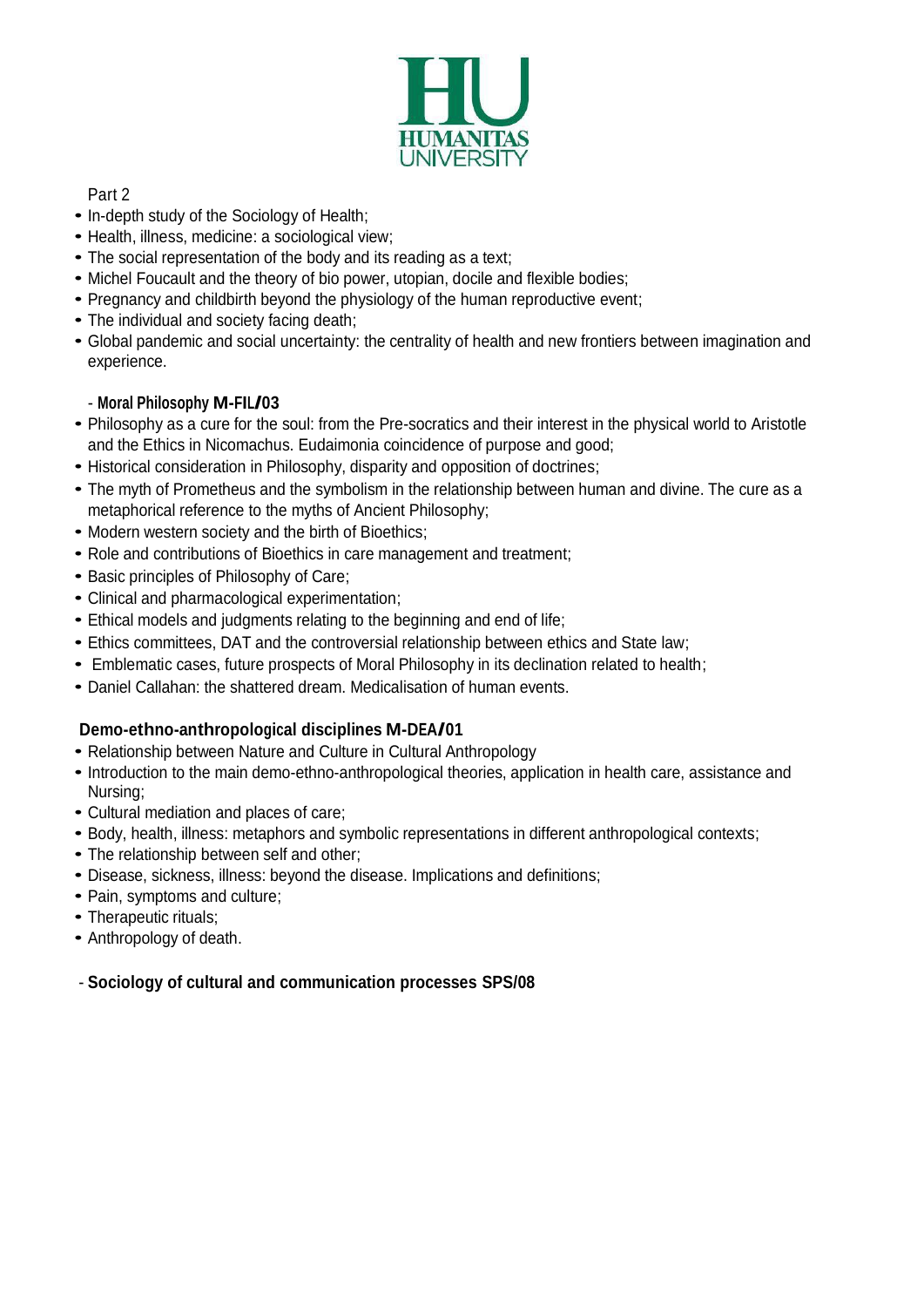

- Introduction to the foundations of the Sociology of Cultural and Communicative Processes (key words, object of study, methodology);
- The genesis of the scientific concept of culture and the ambiguities of interpretation;
- Dimensions and components of Western culture;
- Cultural differentiation in contemporary society;
- The main axioms of human communication and the influence of cultural processes on understanding;
- The phenomenon of culture shock: description and analysis;
- Social groups: formation, leadership, relational dynamics.
- The team in the healthcare context;
- Reflections and recent theoretical contributions of the schools of thought;
- The future of the Sociology of cultural and communicative processes between contradictions and new frontiers to be explored.

## - **General Nursing Sciences, General Clinics and Pediatrics MED/45**

- Theories of transcultural care (Leininger, Purnell, Giger-Davidhizar, Campinha-Bacote);
- The concepts of fragility and freedom of choice;
- Care for homeless people, migrants, political refugees, foreigners;
- Models of territorial, social and health integration.

## **Teaching and learning activities and teaching methods**

## - **General Psychology M-PSI/01**

The teaching activity will consist of lectures of 2 or 3 hours in the classroom or online and interactive class discussions.

## - **Psychometrics M-PSI/03**

The teaching activity will consist of lectures in the classroom or online, interactive class discussions and practical activities.

## - **General Sociology SPS/07**

- **Moral Philosophy M-FIL/03**

## - **Demo-ethno-anthropological disciplines M-DEA/01**

## - **Sociology of cultural and communication processes SPS/08**

The teaching activity will consist of lectures in the classroom or online and interactive class discussions.

## **General Nursing Sciences, General Clinics and Paediatrics MED/45**

The teaching activity will consist of lectures in the classroom or online. Group work will also be used in the classroom.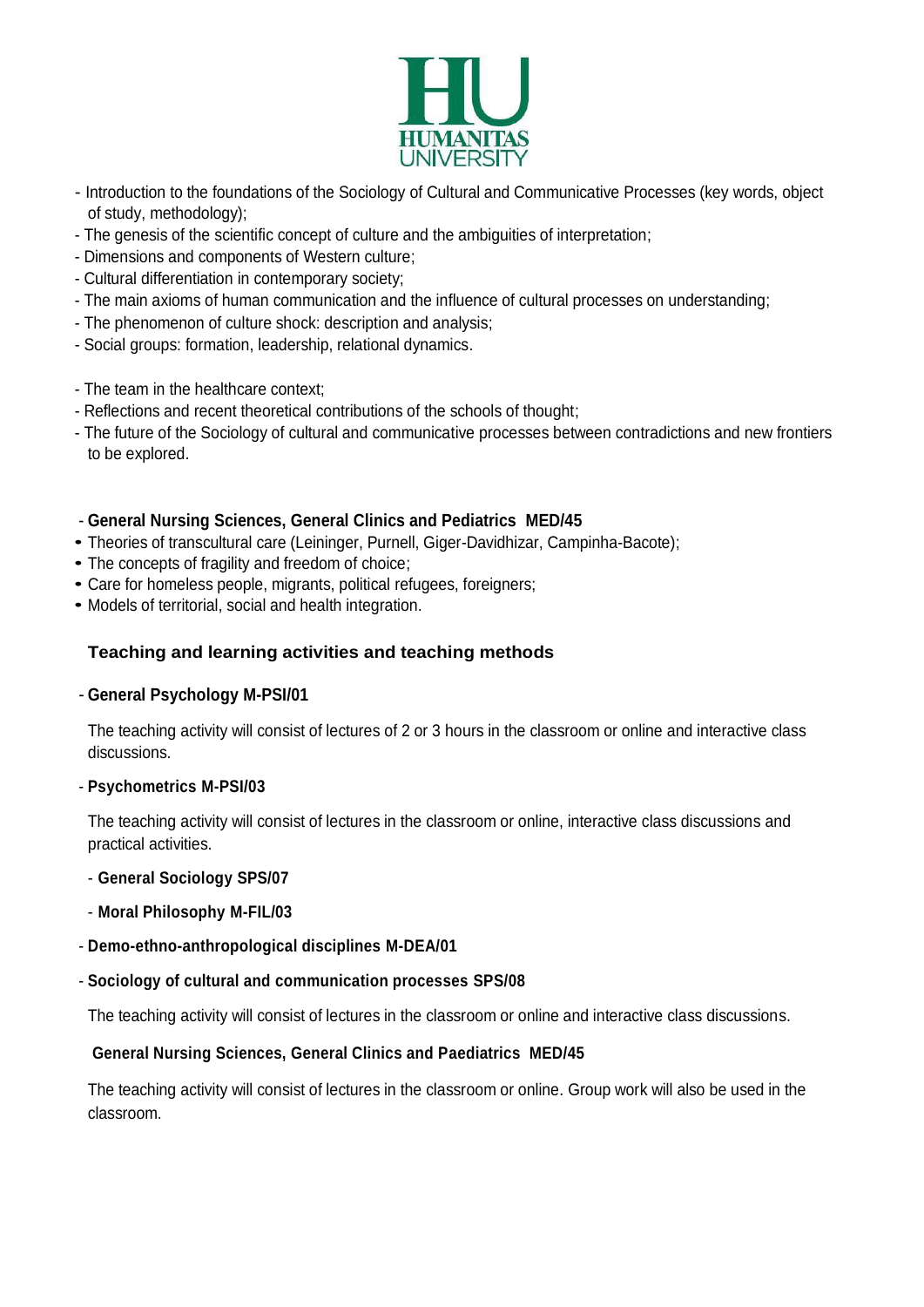

## - **Assessment method**

## - **General Psychology M-PSI/01**

Written test with 16 multiple choice questions (4 options, with only one correct answer for each question). 2 points are awarded for each correct answer (15 correct answers: mark 30/30, 16 correct answers to be awarded the cum Laude); candidates must score at least 18 points (9 correct answers) to pass this module of the integrated course.

## - **Psychometrics M-PSI/03**

- 3 points are awarded for the student's contribution in the development and validation of a specific tool during the lessons.

- Test with 14 multiple choice questions for a total of 28 points (2 points for each correct answer)

The maximum score of 31 points will be part of the final weighted average together with the other modules of the integrated course.

- **General Sociology SPS/07**
- **Moral Philosophy M-FIL/03**
- **Demo-ethno-anthropological disciplines M-DEA/01**
- **Sociology of cultural and communication processes SPS/08**

Essay: instructions and deadlines will be provided during the lessons. The essay will be discussed during the final exam.

## - **General Nursing Sciences, General Clinics and Paediatrics MED/45**

- 3 questions to be answered in maximum 10 lines (10 points for each question),
- 1 question for the cum Laude.

The examination will be passed if a pass mark (18/30) is achieved in each module.

The marks from the different modules will be combined to form a single final mark weighted according to the university credits in each discipline.

In order to obtain the "cum laude" the student will have to reach a mark of more than 30/30. The results will be published in 15 working days.

## **Recommended readings**

## - **General Psychology M-PSI/01**

• Neil Niven, The psychology of nursing care,1994 and 2006, Macmillan Education UK

• Margaret Lloyd, Robert Bor, Lorraine Noble, Clinical communication skills for medicine, 4th Edition, Elsevier, 2019

• During the course, background texts about specific topics will be recommended. Additional scientific articles and other useful materials will be provided.

## - **Psychometrics M-PSI/03**

• Materials provided by the professor.

## **General Sociology SPS/07**

• Bucchi-Neresini: Sociologia della Salute – Ed. Carocci